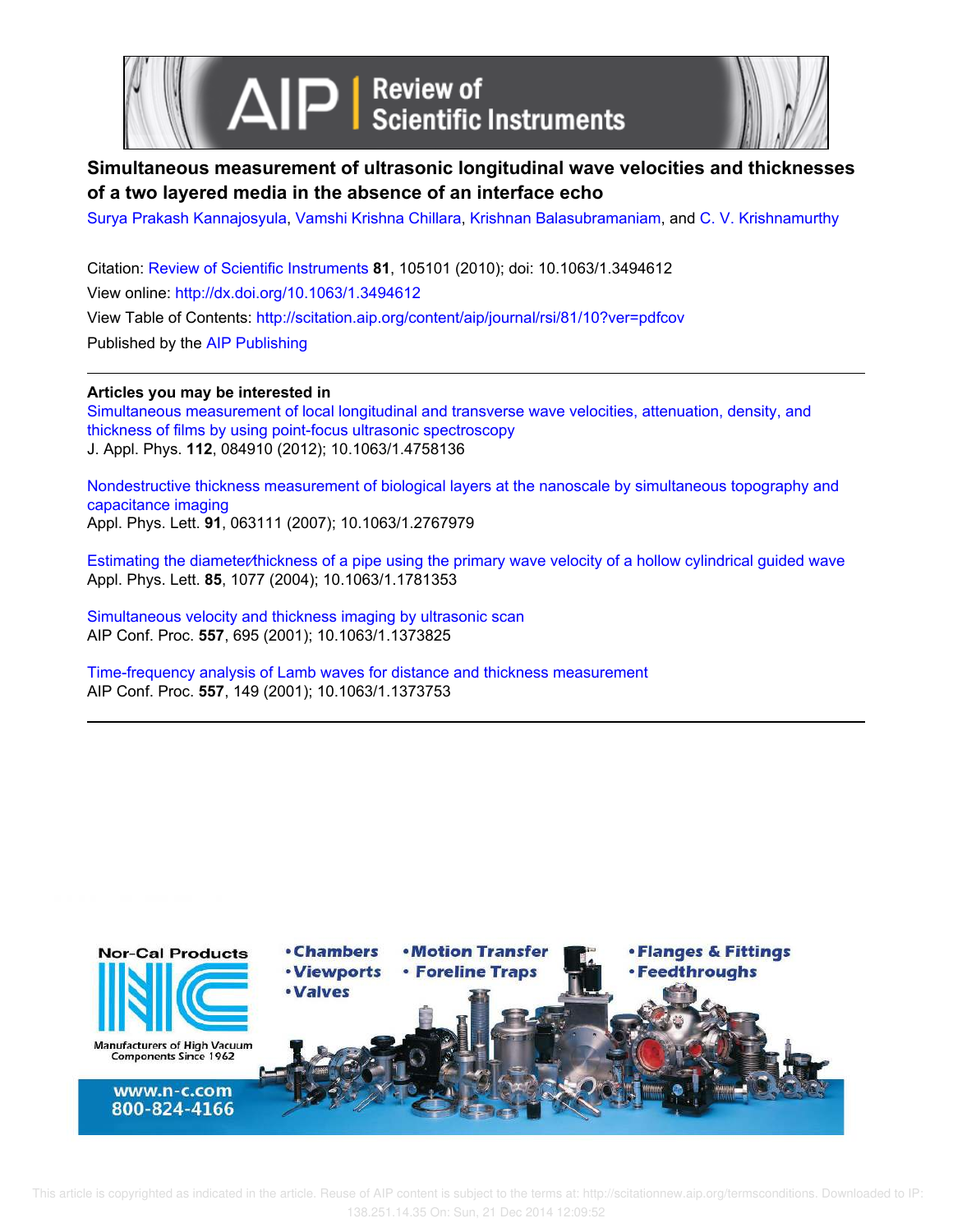# **Simultaneous measurement of ultrasonic longitudinal wave velocities and thicknesses of a two layered media in the absence of an interface echo**

Surya Prakash Kannajosyula, Vamshi Krishna Chillara, Krishnan Balasubramaniam, and C. V. Krishnamurthy *Department of Mechanical Engineering, Centre for Nondestructive Evaluation, IIT Madras, Chennai 600 036, India*

(Received 14 September 2009; accepted 7 September 2010; published online 14 October 2010)

A measurement technique has been developed to extract the phase information of successive echoes for the simultaneous estimation of thicknesses and ultrasonic velocities of individual layers in a two layered media. The proposed method works in the absence of an interface echo and requires the total thickness of the sample to be known. Experiments have been carried out on two layered samples of white cast iron and gray cast iron with layer thickness variation in the range of 2–8 mm for total thickness variation in the range of 12–13 mm. Comparison with micrographs of a few samples confirmed the model predictions. The model is found to be sensitive to the total sample thickness but fairly insensitive to noise in the data. *© 2010 American Institute of Physics.*  $\left[$ doi:10.1063/1.3494612 $\right]$ 

#### **I. INTRODUCTION**

Many methods have been used in the past for the characterization of multilayered media using ultrasound.<sup>1–6</sup> Most of these are based on the amplitude of the reflected signals from the various interfaces of the layered media. Two well known problems that have received attention in the past are (a) when the acoustic impedance mismatch between two media is such that the interface echoes are low in amplitude and are barely distinguishable from noise, and (b) when layer thicknesses are small such that weak interface echoes are overlapping with other strong interface echoes [particularly reverberations echoes from the interface at the top side (front wall) as well as between the far side, i.e., the back wall]. A third kind of problem arises when there are diffuse interface layers that do not generate any interface echo. While weak interface echoes present difficulties during signal analysis and affects the robustness of the various algorithms,<sup>4</sup> the complete absence of interface echoes (such is encountered when interfaces are diffuse) renders all such methods useless.

A new measurement method is presented here to deal with bilayered medium with a diffuse interface layer that does not produce any interface echo. The method utilizes the phase delay between the front-wall echo and the back-wall echo caused by pulse propagation at normal incidence. This phase delay is made up of wave propagation in the two media and across the extent of the diffuse interface. Keeping in mind that the spatial extent of the diffuse interface would be in micron and submicron length scales, and considering that layer thicknesses need to be ascertained to within 1 mm or so, it is proposed that the diffuse interface be regarded as a pseudointerface, a partition, that separates the two layers in an average sense. A simple search in a three-parameter space, namely, the thickness of one layer and the propagation velocities in the two layers is carried out to optimize the phase delay in the least squares sense. The method is applied to a bilayer medium consisting of gray cast and white cast iron. Simulations are validated with experiments and the method is shown to work for white cast iron thicknesses ranging from 2 to 8 mm. The method is shown to be reasonably robust against typical noise levels encountered in the experiment and effects of typical experimental errors in the time of arrival of the back-wall signal. While the present method employs a simple search in the parameter space, it is hoped that more sophisticated search options would be more helpful in dealing with more complex multilayered media.

The paper is organized as follows. The method is presented in Sec. II. Experiments carried out on several samples are described in Sec. III. Results and discussion are given in Sec. IV followed by conclusions.

#### **II. APPROACH**

The objective is to estimate the thicknesses of the white cast iron and gray cast iron portions of the specimen, given the specimen's total thickness. This is accomplished by approximating the problem using a bilayer model. A bilayered media is considered to be made up of two materials A and B such that the interface does not produce any measurable signal in a commonly used immersion mode ultrasonic pulseecho configuration. Figure 1 shows a schematic of the configuration under consideration.

A broadband signal is considered to propagate through the bilayered medium, producing a front-wall echo due to the acoustic impedance mismatch between water—medium A and back-wall echo between medium B—water, respectively. Dispersion effects are unlikely in these materials and hence not considered.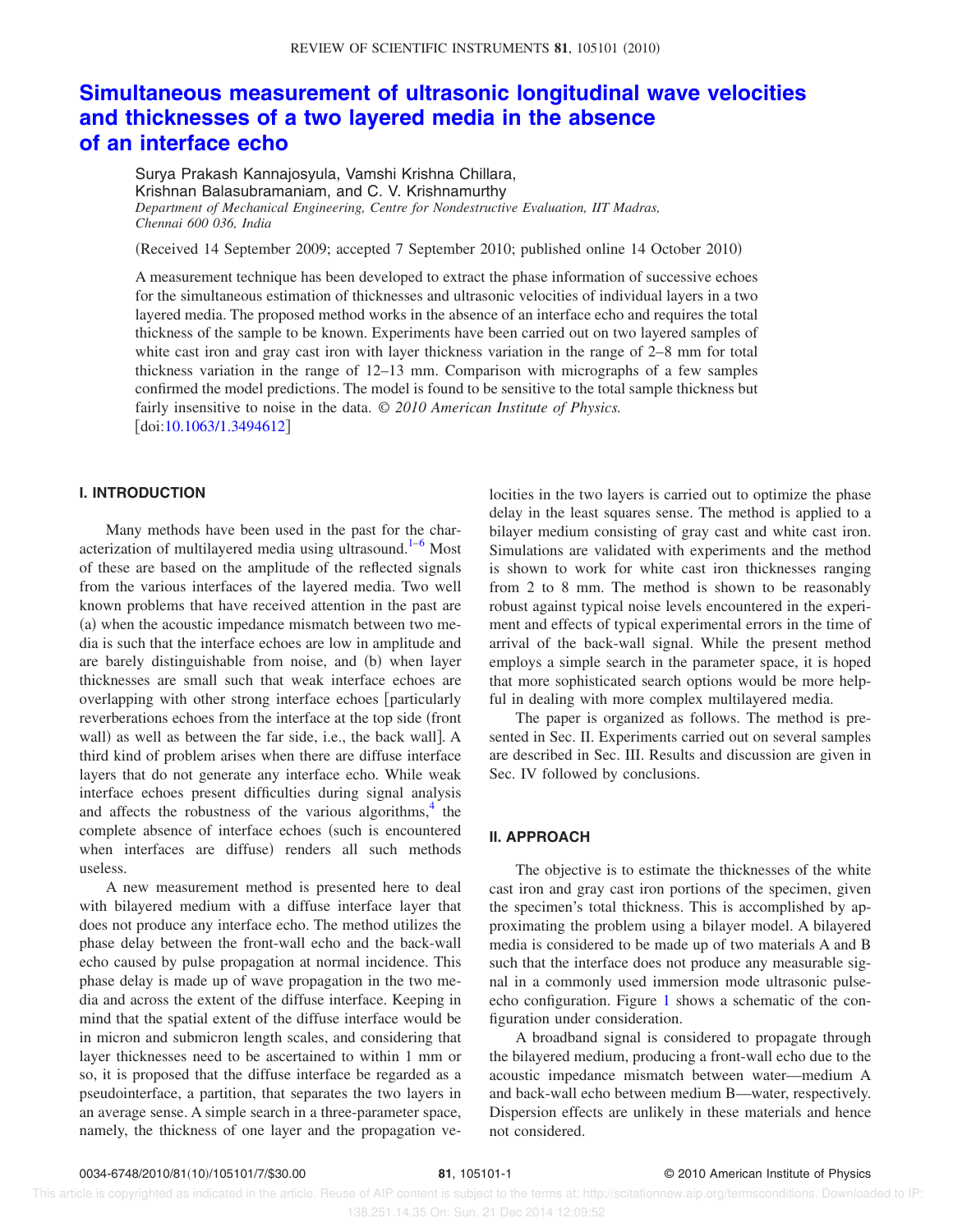

FIG. 1. (Color online) Schematic showing multiple reflections within the sample.

The effective reflection coefficient is evaluated for the bilayered medium for each of the frequencies present in the broadband signal assuming plane wave propagation. Following Refs. 7 and 8, the effective reflection coefficient in frequency domain for the configuration shown in Fig. 1 is obtained in two steps. In the first step, the effective reflection coefficient is obtained by considering second and third layers as

$$
R_{12net} = R_{12} + \frac{T_{12}R_{23}T_{21}e^{[-2i(k_2d_2)]}}{1 - R_{23}R_{21}e^{[-2i(k_2d_2)]}},
$$
\n(1)

where  $R_{12net}$  is the effective reflection coefficient at the interface between 1 and 2 involving media 2 and 3. In the second step, the effective reflection coefficient for the entire block shown in Fig. 1 is obtained as (see the Appendix for the derivation

$$
R_{\text{net}} = R_{01} + \frac{T_{01}R_{12\text{net}}T_{10}e^{[-2i(k_1d_1)]}}{1 - R_{12\text{net}}R_{10}e^{[-2i(k_1d_1)]}},
$$
(2)

where  $R_{ij}$  and  $T_{ij}$  are the reflection and transmission coefficients between media *i* and *j*, respectively,  $d_1$  and  $d_2$  are the individual layer thicknesses,  $k_1$  and  $k_2$  are the wave numbers corresponding to the *P*-waves in the individual layers. The factor 2 accounts for the two-way propagation of the wave.

The expression accounts for all the multiple echoes, when inverted to the time domain and is limited only by the experiment. As only the first two back-wall echoes are of current interest, the expression for the effective reflection coefficient for the configuration in Fig. 1 is expanded as a truncated series.

$$
R_{\text{net}} = R_{01} + T_{01}T_{10}(T_{12}R_{23}T_{21})e^{[-2i(k_1d_1 + k_2d_2)]}
$$
  
+ 
$$
T_{01}T_{10}(T_{12}R_{23}T_{21})^2R_{10}e^{[-4i(k_1d_1 + k_2d_2)]}.
$$
 (3)

The effective reflection coefficient above deals with the front-wall echo followed by the first two back-wall echoes without an interface echo.

The phase delay between the front-wall echo and the first back-wall echo shows up as the factor  $e^{-2i(k_1d_1+k_2d_2)}$  in the last term of the truncated series. In this phase factor, there are three unknowns:  $d_1$ , the thickness of one of the layers and  $v_1$  and  $v_2$  the two longitudinal velocities in the two layers. The proposed method seeks to estimate these three unknowns through a least-square search algorithm in the parameter space, assuming that the ranges of values for each of these unknowns are known *a priori*. Specifically,

• Let  $Y_1$  and  $Y_2$  be the vectors denoting time domain pulses of first and second back-wall echoes. Let  $y_1$  and  $y_2$  be their

corresponding discrete Fourier transform vectors, which contain complex entries and are of same length as that of the time domain pulses.

- Let *f* be the vector corresponding to the frequencies present in the time domain signals.
- Let *d* denote the total thickness of two layers.  $d_1$  and  $d_2$ denote the thicknesses of the first and second layer.  $(d_1)$  $+d_2=d$   $d_1 \in R^+$ ,  $d_2 \in R^+$  which we seek to determine.
- Let  $v_1$  and  $v_2$  denote the velocity of ultrasonic waves in these two media and  $k_1$  and  $k_2$  denote the wave numbers in the media.  $v_1 \in R^+$ ,  $v_2 \in R^+$  which we seek to determine.

The Fourier transforms  $y_1$  and  $y_2$  are individually normalized to get a set of new vectors  $y_{11}$  and  $y_{22}$ . That is

$$
y_{11}(j) = \frac{y_1(j)}{|y_1(j)|} \quad \text{for } j = 1, 2, \dots, N,
$$
 (4)

where  $N =$  length of the vectors  $y_1, y_2$ 

$$
y_{22}(j) = \frac{y_2(j)}{|y_2(j)|} \quad \text{for } j = 1, 2, \dots, N. \tag{5}
$$

Another vector  $e^{i\phi}$  is obtained by element wise division of *y*<sup>22</sup> by *y*11.

$$
e^{i\phi}(j) = \frac{y_{22}(j)}{y_{11}(j)} \quad \text{for } j = 1, 2, \dots, N.
$$
 (6)

This vector  $e^{i\phi}$  should be equal to  $e^{-2i(k_1d_1+k_2d_2)}$  at each of the frequencies in the broadband signal apart from a 180° phase change that is unrelated to the phase change caused by wave propagation across the bilayer medium. The 180° phase change at the back wall due to the wave undergoing reflection from a medium of lower impedance is removed from both the simulated signals and the experimental signals in the Fourier domain. As experimental signals have noise in amplitude and phase, the measured phase change  $\phi$  may not agree exactly with the phase factor  $(k_1d_1+k_2d_2)$ . Also the measured phase change  $\phi$  has a possibility of differing from actual phase change  $(\phi_{\text{expt}})$  by  $2n\pi$  where *n* is an integer. Explicitly, if  $\phi$  is the measured phase, it differs from the actual phase change in the experiment  $(\phi_{\text{expt}} = k_1 d_1 + k_2 d_2)$  by  $2n\pi$ , i.e.,  $\phi = \phi_{\text{expt}} + 2n\pi$  where *n* is an integer. Using  $e^{i\phi}$  eliminates such ambiguity as  $e^{i\phi} = e^{i(\phi + 2n\pi)}$ . Also it is expected that the use of  $e^{i\phi}$  indirectly refers to use of both  $cos(\phi)$  and  $sin(\phi)$  as objective functions simultaneously and hence imposing a stronger condition on optimization.

A least square error objective function  $(G)$  is defined in three parameters, namely,  $d_1$  (or  $d_2$ ),  $v_1$ , and  $v_2$  as

$$
G(d_1, v_1, v_2) = F(d_1, v_1, v_2) \times F(d_1, v_1, v_2)^{\dagger}
$$
 (7)

where

$$
F(d_1, v_1, v_2) = e^{-2i(k_1d_1 + k_2d_2)} - e^{i\Phi}
$$

and  $F^{\dagger}$  is the complex conjugate transpose of *F*.

The objective function  $(G)$  is sought to be minimized by using any of the various search methods or gradient based algorithms to obtain the three unknown parameters. It may be noted that the range of frequencies over which the algorithm operates is practically determined by the spectral win-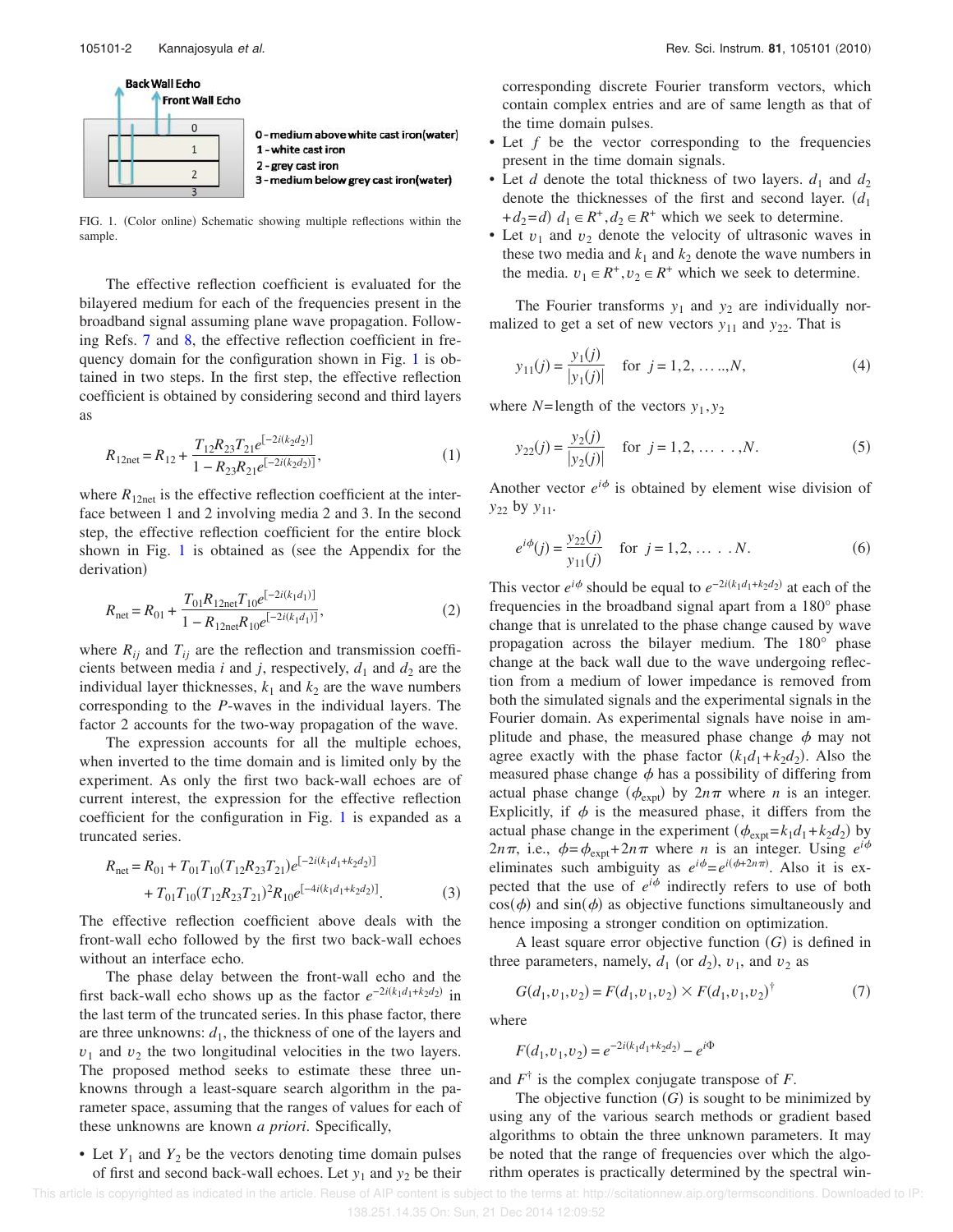

FIG. 2. (Color online) Schematic diagram of the (a) experimental setup. (b) Micrograph of one of the samples (2 mm) showing the white cast and gray cast portions (diffuse interface may be noted).

dow for which the Fourier coefficients are nonzero for the received signal, rather than the entire bandwidth of the original input signal.

The algorithm is tested on data generated using simulation using a four-layer stack consisting of water-white cast iron-gray cast iron-water with an input pulse taken to be a Gaussian pulse of the form

$$
S = Ae^{-\alpha(t-\tau)^2} \sin[2\pi f_c(t-\tau) + \phi],
$$
\n(8)

where *A* has been set to unity,  $\phi$  is set to zero, and the center frequency is taken to be 5 MHz. The bandwidth factor is set to 80% and the pulse is centered at 1  $\mu$ s.

The front-wall echo and the back-wall echo are generated for various combinations of  $d_1$ ,  $v_1$ ,  $v_2$  over a range of values for each of the unknowns. It is known that the longitudinal wave velocity in cast iron depends upon the size and quality of the internally distributed graphite, thus leading to its variability across samples.<sup>9</sup> Accordingly, a range of longitudinal wave velocities for gray cast and white cast iron media was arrived at using experimental values obtained for a set of test samples of white cast iron and gray cast iron and the range of values reported in the literature.<sup>9</sup> Specifically, these ranges were taken to be from 4.9 to 5.00 mm/ $\mu$ s for gray cast iron, and from 5.90 to 6.05 mm/ $\mu$ s for white cast iron, respectively. White cast iron layer thickness range was considered to lie between 2 and 8 mm for the set of samples provided by the manufacturer. A least square error objective function is evaluated involving all the frequencies within the chosen bandwidth for each of the above combinations and the combination which returns the least value of this function is considered to be the solution. A simple linear search was carried out to determine the solution. Simulations were carried out using MATLAB on a personal computer (PC) with 256 MB random access memory.

## **III. EXPERIMENTS AND DATA ANALYSIS**

The schematic for the experimental set up is shown in Fig. 2. It consists of a 0.375 in. diameter planar immersion transducer with 5 MHz center frequency placed at about 50 mm from the sample's front surface. A Panametrics



FIG. 3. (Color online) (a) Front-wall echo and (b) first back-wall echo, (c) FFTs of front-wall echo and back-wall echoes, and (d) estimated and experimental phase plots.

Pulser-Receiver 5800 is used to transmit and receive pulses. A National Instruments data acquisition card, NI 5122, is used to collect the data at a sampling frequency of 100 MHz and a PC is used to store and process the signal records.

The samples provided by the manufacturer had the average thickness of the white cast iron layer ranging from 2 to 8 mm. Figure  $2(b)$  shows the micrograph of one of the samples indicating that the top layer thickness is not strictly constant across the lateral dimension of the sample.

Signals are shown for two samples, one having higher gray cast iron, less white cast iron and other one having lower gray cast iron and higher white cast iron. Each signal record consists of the front-wall echo and the first back-wall echo with adequate zero padding ahead of the front-wall echo and behind the first back-wall echo. For purposes of evaluating the fast Fourier transform (FFT) of one of these echoes, the rest of the signal was replaced by zeroes in the



FIG. 4. (Color online) (a) The rf signal representing the front-wall echo and (b) first back-wall echo, (c) FFTs of front-wall echo and back-wall echoes, and (d) estimated and experimental phase plots.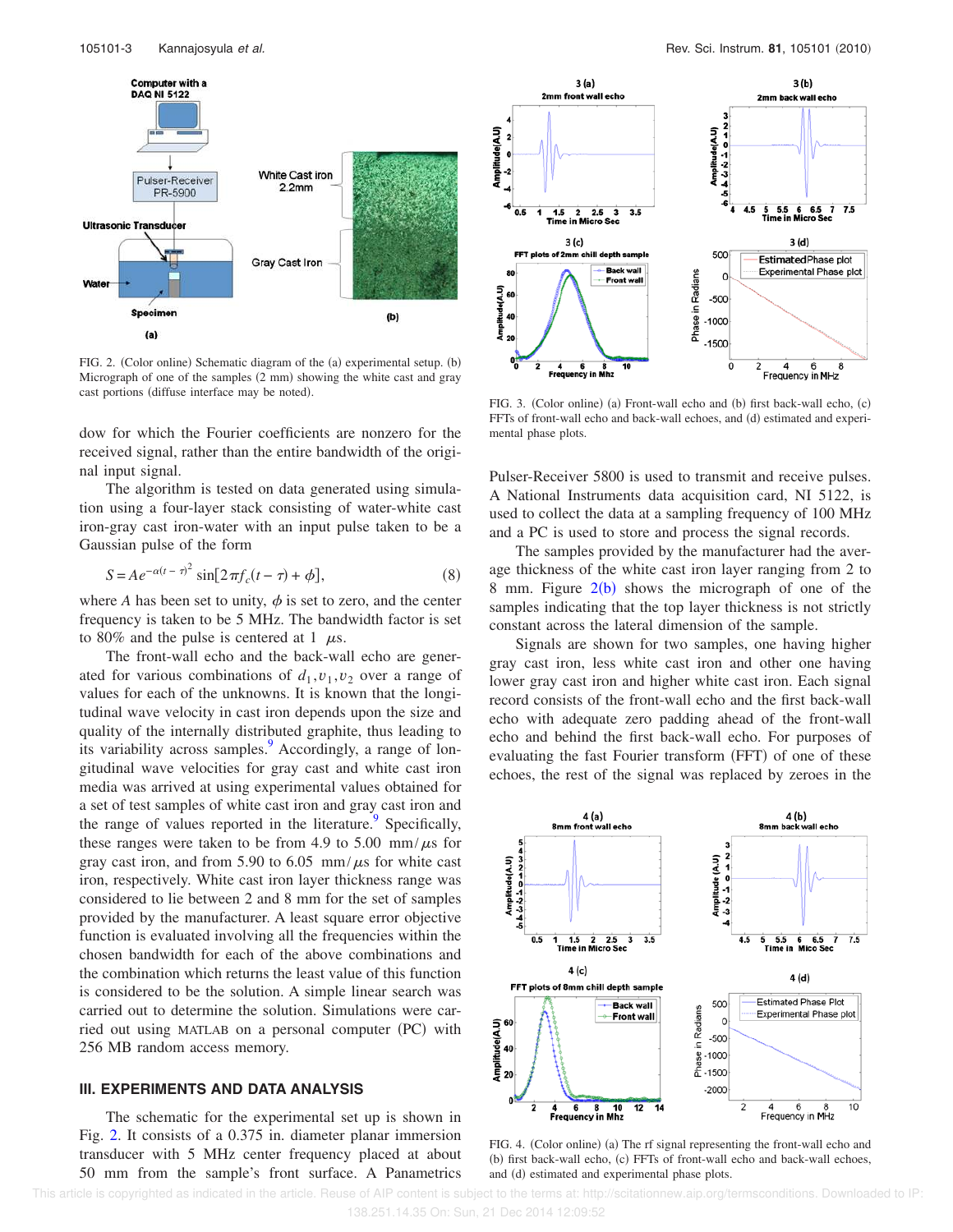| Chill depth<br>of samples<br>(mm) | Total<br>thickness $(d)$<br>(mm) | Estimated<br>thickness of<br>white cast iron $(d_1)$<br>(mm) | Estimated<br>velocity in<br>white cast iron $(v_1)$<br>$\left(\frac{mm}{\mu s}\right)$ | Estimated<br>velocity in<br>gray cast iron<br>$(v_2)$ (mm/ $\mu$ s) | Percent error<br>in estimated thickness<br>of white cast iron |
|-----------------------------------|----------------------------------|--------------------------------------------------------------|----------------------------------------------------------------------------------------|---------------------------------------------------------------------|---------------------------------------------------------------|
| 2                                 | 12.3                             | 2.0                                                          | 5.96                                                                                   | 4.97                                                                | 0.00                                                          |
| 3                                 | 12.7                             | 2.0                                                          | 5.91                                                                                   | 4.98                                                                | $-33.33$                                                      |
| $\overline{4}$                    | 12.6                             | 3.5                                                          | 5.95                                                                                   | 4.99                                                                | $-12.50$                                                      |
| 5                                 | 12.6                             | 5.5                                                          | 5.97                                                                                   | 4.93                                                                | 10.00                                                         |
| 6                                 | 12.6                             | 7.0                                                          | 5.96                                                                                   | 4.92                                                                | 16.67                                                         |
| 8                                 | 12.5                             | 8.5                                                          | 5.95                                                                                   | 4.94                                                                | 6.25                                                          |

TABLE I. Showing the chill depth estimates for the samples of various chill depths.

time domain keeping the total signal record length the same as the original record having both the echoes. Figures  $3(a)$ and  $3(b)$  show gated portions of the two echoes separately. While calculating  $y_{11}$  and  $y_{22}$ , frequency components of only a fixed bandwidth are considered. This bandwidth depends on the transducer bandwidth. The FFT of the front wall signal was gated for the required bandwidth and for the same frequencies, frequency components of the first back-wall echo were extracted and used in the algorithm for calculation. The signals shown in Fig. 3 are for a 2 mm chill depth sample with  $d = 12.3$  mm. The signals shown in Fig. 4 are for an 8 mm chill depth sample with *d*= 12.5 mm.

Two different gain settings, 20 and 40 dB, were used to extract the front-wall signal and back-wall signals, respectively, to obtain a back-wall signal with good signal-to-noise ratio (SNR) and to avoid the saturation of the front-wall signal.

While calculating  $y_{11}$  and  $y_{22}$ , frequency components of only a fixed bandwidth were considered. This bandwidth depends on the transducer bandwidth and material attenuation. It has been observed that the attenuation in the back-wall signals, due to the presence of gray cast iron, resulted in a shift in the peak of the FFT spectrum toward lower frequencies [see Figs.  $3(c)$  and  $4(c)$ ] as one moves toward lower chill depths. The FFT spectrum of the unattenuated front-wall signal was gated for the required bandwidth and for the same frequencies, frequency components of the first back-wall echo are extracted and used in the algorithm for calculation.

Experimental data with varying signal record lengths were used and it has been observed that the parameters estimated with FFT are independent of the overall record length. Sampling rate of at least 100 MHz was found to be necessary for evaluating the spectral features. It may be noted that zero padding ahead of the front wall or behind the first back wall has the effect of a constant phase shift on each of the echoes and does not influence the final outcome.

#### **IV. RESULTS AND DISCUSSIONS**

The results of the chill depth estimates for the six samples are presented in tables. In Table I, the chill depth values in the first column are provided by the manufacturer and are based on random destructive tests combined with acid treatment (etching) on the sides of the bilayered sample. As is known, the chill depth is not expected to be a constant across the cross-section. However, given that plane wave calculations are carried out based on the far-field beam characteristics of the transducer, what is extracted through the proposed method may be regarded as the layer thickness averaged over the specimen cross-section. Further, as it is known that the interface layer is diffuse and not sharply defined, the layer thickness can only be approximately defined to within 1 mm. From Table I, it can be seen that the method works reasonably well. It is worth noting that the distribution of the estimates for the wave velocities in the individual layers is fairly narrow.





This article is copyrighted as indicated in the article. Reuse of AIP content is subject to the terms at: http://scitationnew.aip.org/termsconditions. Downloaded to IP: 138.251.14.35 On: Sun, 21 Dec 2014 12:09:52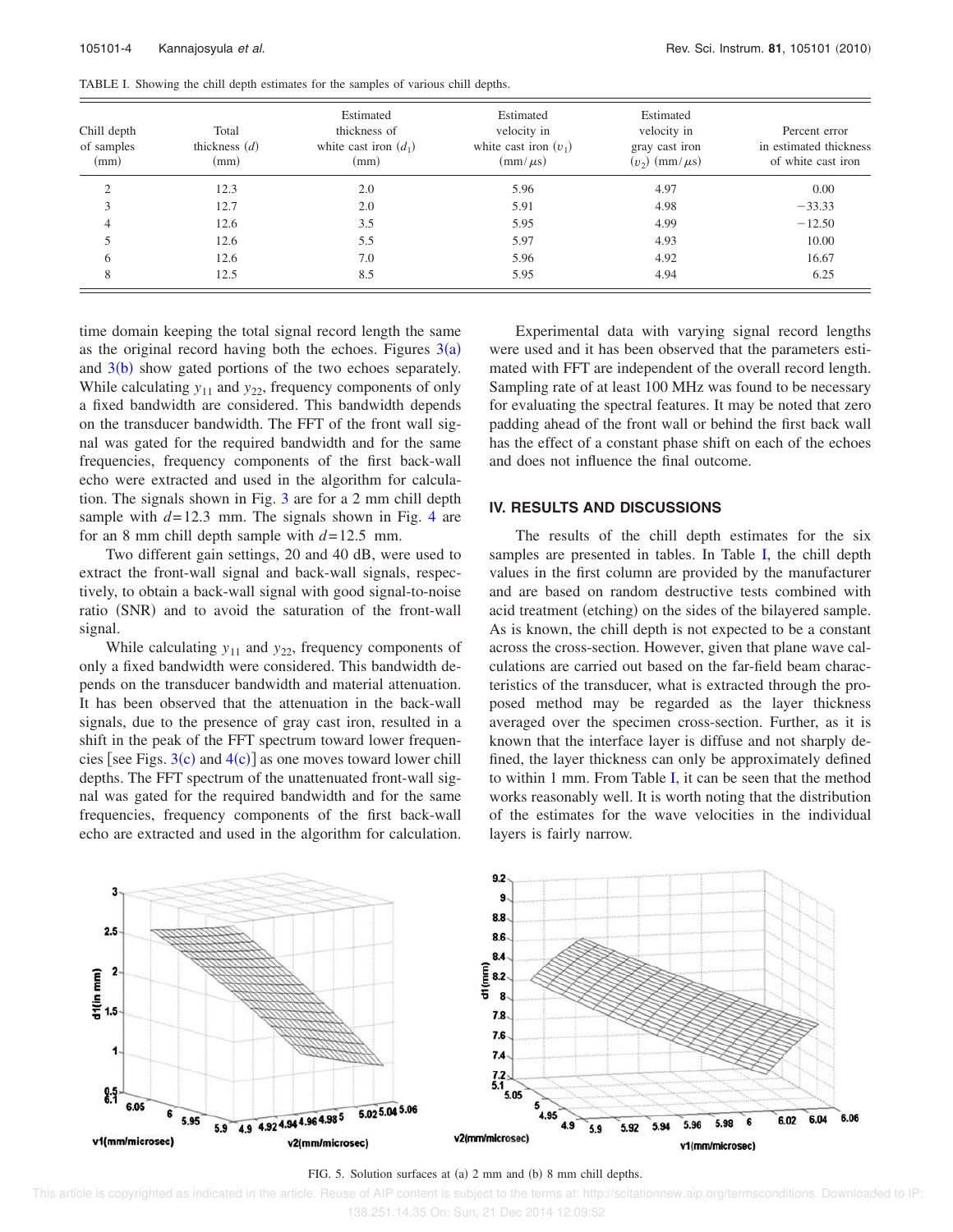

FIG. 6. Plot of objective function  $(G)$  for  $d_1 = 2$  mm.

Three constraints act to restrain the search to produce correct solutions-measured phases, total thickness, and range of possible values of  $v_1, v_2$ . Also, time lapse due to pulse propagation within the bilayered medium is required to be satisfied at each frequency within the chosen bandwidth in terms of the corresponding phase change and can be written as

$$
\frac{d_1}{v_1} + \frac{d_2}{v_2} = \left[\frac{\Phi(\omega)}{2\omega}\right]_{\text{frequencies in bandwidth}}.\tag{9}
$$

Given that the total thickness is obtained from an independent measurement, and given that the experimental phase change, namely, the values of  $[\Phi(\omega)/2\omega]$  lie scattered in a finite range about some mean, the solution domain in the three-dimensional-space corresponding to the three unknowns  $(d_1, v_1, v_2)$  is found to take the form of an inclined and slightly twisted surface for each frequency. Figures  $5(a)$ and  $5(b)$  depict such surfaces for 2 and 8 mm chill depth cases at one of the frequencies within the chosen bandwidth. The first characteristic of these solution surfaces is that these surfaces are found to lie within a narrow domain of values for  $d_1$ . This domain can be visualized as a slab whose thickness is governed by the domain of values for  $d_1$  and whose other dimensions are governed by the domains over which the velocity range is considered. For a given chill depth, for each frequency, a slab exists within which a solution surface is confined. When viewed over the entire bandwidth, slabs for different frequencies would be overlapping giving rise to a common volume. Solution surfaces within these slabs lie in proximity of each other in the least square sense. The second characteristic is that as the chill depth increases, the slab is found to be narrower in the thickness dimension due to solutions lying in a narrower range of values for  $d_1$ . For instance, for the 2 mm chill depth case, the  $d_1$  values are confined between 1 and 3 mm and for the 8 mm chill depth case,



FIG. 7. (Color online) (a) First back wall and (b) second back-wall echo of a 3 mm chill depth sample with 20 dB noise level.

TABLE II. Estimated parameters with 20 dB noise.

| Actual<br>thickness of<br>white cast iron<br>(mm) | Estimated<br>thickness of<br>white cast iron<br>(mm) | Estimated<br>velocity in<br>white cast iron<br>$\left(\frac{mm}{\mu s}\right)$ | Estimated<br>velocity in<br>gray cast iron<br>$\left(\frac{mm}{\mu s}\right)$ |
|---------------------------------------------------|------------------------------------------------------|--------------------------------------------------------------------------------|-------------------------------------------------------------------------------|
| 2.00                                              | 1.60                                                 | 5.98                                                                           | 4.96                                                                          |
| 3.00                                              | 3.50                                                 | 5.97                                                                           | 4.93                                                                          |
| 4.00                                              | 3.60                                                 | 5.98                                                                           | 5.00                                                                          |
| 5.00                                              | 4.80                                                 | 6.01                                                                           | 4.98                                                                          |
| 6.00                                              | 5.80                                                 | 6.04                                                                           | 4.98                                                                          |
| 8.00                                              | 7.60                                                 | 6.04                                                                           | 4.99                                                                          |

the  $d_1$  values are confined only between 7.4 and 8.6 mm. These two characteristics of the solution domain ensure that the range of possible solutions is limited for each chill depth case and enables an appropriate  $d_1$  to be determined within 1 mm in the least square sense along with the corresponding values for the wave speeds in the two media. The search procedure adopted amounts to discretization using surfaces in the common volume of intersecting slabs by planes  $d_1$ =const separated by 0.5 mm (step size of the search along  $d_1$ ), evaluating the objective function *G* and determining a triad  $(d_1, v_1, v_2)$  as a solution. For instance the plot of objective function (G) at one such plane  $d_1 = 2$  mm is shown in Fig. 6.

A simple search was adopted to identify the solution by determining the lowest value of the objective function  $(G)$  in the constrained solution space. While it is possible to use other search methods to arrive at the solution such as genetic algorithm based optimization procedures,<sup>10</sup> the existence of multiple minima precludes use of gradient based search methods (Fig.  $6$ ).

#### **A. Effect of noise level on the estimated parameters**

The effect of white noise on the estimated parameters was investigated. Signals were simulated with an added noise (amplitude scale) of 20 and 40 dB (Fig.  $7$ ) for the case  $d=13$  mm,  $d_1=2$  mm,  $v_1=6$  mm/ $\mu$ s, and  $v_2$  $= 4.95$  mm/ $\mu$ s. These noise levels were typically more than what was observed in experiments. It was observed that the model is very robust to the amount of noise typically encountered in these samples (Tables  $II$  and  $III$ ).

TABLE III. Estimated parameters with 40 dB noise.

| Actual<br>thickness<br>of white<br>cast iron<br>(mm) | Estimated<br>thickness<br>of white<br>cast iron<br>(mm) | Estimated<br>velocity<br>in white<br>cast iron<br>$\left(\frac{mm}{\mu s}\right)$ | Estimated<br>velocity<br>in gray<br>cast iron<br>$\left(\frac{mm}{\mu s}\right)$ |
|------------------------------------------------------|---------------------------------------------------------|-----------------------------------------------------------------------------------|----------------------------------------------------------------------------------|
| 2.00                                                 | 1.80                                                    | 5.97                                                                              | 4.96                                                                             |
| 3.00                                                 | 3.20                                                    | 5.96                                                                              | 4.92                                                                             |
| 4.00                                                 | 3.50                                                    | 6.03                                                                              | 4.99                                                                             |
| 5.00                                                 | 4.80                                                    | 6.01                                                                              | 4.98                                                                             |
| 6.00                                                 | 6.10                                                    | 6.05                                                                              | 4.92                                                                             |
| 8.00                                                 | 7.40                                                    | 6.04                                                                              | 4.98                                                                             |

 This article is copyrighted as indicated in the article. Reuse of AIP content is subject to the terms at: http://scitationnew.aip.org/termsconditions. Downloaded to IP: 138.251.14.35 On: Sun, 21 Dec 2014 12:09:52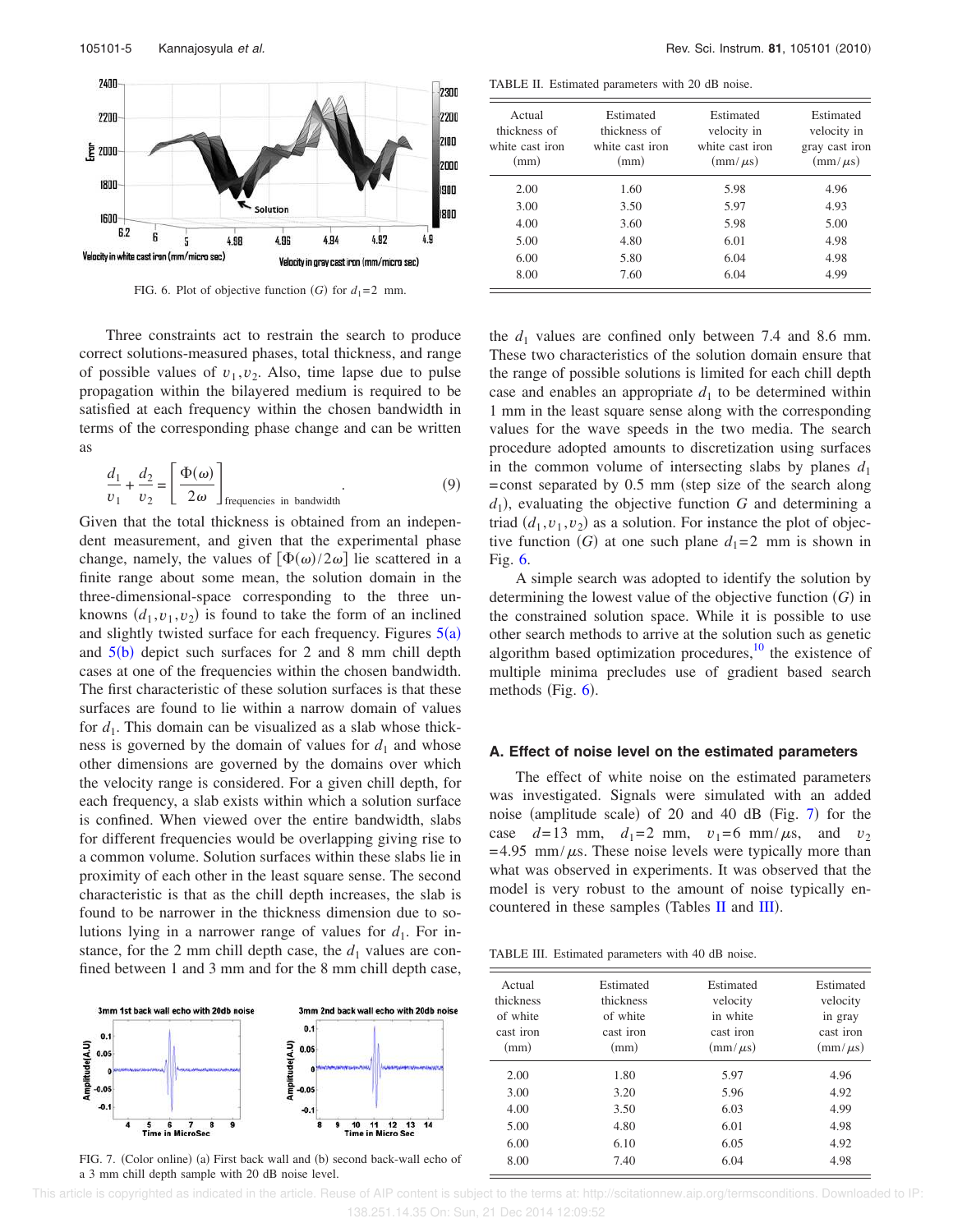TABLE IV. Showing the effect of thickness measurement on the estimated parameters for a total thickness  $d=13$  mm,  $v_1=6$  mm/ $\mu$ s,  $v_2=4.95$  mm/ $\mu$ s, and  $d_1 = 4$  mm.

| S. No.         | Total<br>thickness $(d)$<br>(mm) | Estimated<br>thickness of<br>white cast iron $(d_1)$<br>(mm) | Estimated<br>velocity in<br>white cast iron $(v_1)$<br>$\left(\frac{mm}{\mu s}\right)$ | Estimated<br>velocity in<br>gray cast iron $(v_2)$<br>$\left(\frac{mm}{\mu s}\right)$ | Error in estimated<br>thickness of<br>white cast iron<br>(mm) |
|----------------|----------------------------------|--------------------------------------------------------------|----------------------------------------------------------------------------------------|---------------------------------------------------------------------------------------|---------------------------------------------------------------|
|                | 12.60                            | 2.50                                                         | 5.90                                                                                   | 4.90                                                                                  | $-1.50$                                                       |
| $\overline{2}$ | 12.70                            | 2.50                                                         | 6.01                                                                                   | 4.93                                                                                  | $-1.50$                                                       |
| 3              | 12.80                            | 3.00                                                         | 5.94                                                                                   | 4.95                                                                                  | $-1.00$                                                       |
| 4              | 12.90                            | 3.00                                                         | 5.99                                                                                   | 4.99                                                                                  | $-1.00$                                                       |
| 5              | 13.00                            | 4.00                                                         | 6.00                                                                                   | 4.95                                                                                  | 0.00                                                          |
| 6              | 13.10                            | 4.50                                                         | 5.91                                                                                   | 4.99                                                                                  | 0.50                                                          |
| ⇁              | 13.20                            | 5.50                                                         | 6.00                                                                                   | 4.91                                                                                  | 1.50                                                          |
| 8              | 13.30                            | 6.00                                                         | 5.94                                                                                   | 4.95                                                                                  | 2.00                                                          |
| 9              | 13.40                            | 6.50                                                         | 5.99                                                                                   | 4.93                                                                                  | 2.50                                                          |

### **B. Sensitivity of chill depth estimates to errors in total thickness data**

The total thickness *d* was found to be a very important factor for this model. The estimation of chill depth was found to be quite sensitive to the total thickness. An error of 4%–5% in total thickness measurement will result in an error of 55%–60% error in thickness and velocities estimation. Results of simulation are presented here (Table IV) for total thickness  $d=13$  mm and thickness of white cast  $(d_1)$  $= 4$  mm,  $v_1=6$  mm/ $\mu$ s, and  $v_2=4.95$  mm/ $\mu$ s. Table IV below shows the change in estimation of parameters with respect to the change in error of thickness measurement. The error in total thickness measurement to the error in estimated thickness of the white cast iron is shown in Fig. 8.

Figure 8 shows graphically the error in the estimation of the thickness of the white cast iron due to the error in the total thickness measurement. The origin of the slight asymmetry seen in the error trends in the two quadrants is unclear.

## **V. CONCLUSIONS**

A new measurement technique was developed for estimating the layer thicknesses and ultrasonic longitudinal wave velocities in a two layered media with a diffuse interface by exploiting the phase information in the complete absence of an interface echo. The technique is based on onedimensional wave propagation describing a plane wave at



FIG. 8. (Color online) Sensitivity of layer thickness estimation to errors in total thickness measurement.

normal incidence through a two layered sample. It assumes that the total thickness of the sample is known. Experiments were carried out using an ultrasonic immersion technique over a range of layer thicknesses. The measurement method was found to be robust to the noise present in the signal but is very sensitive to the total thickness of the sample.

The "correctness" is inferred from the numerous trials carried out using simulations and conducting experiments on a range of specimens. The method is general in that it works even in the presence of an interface echo with the advantage that even a weak interface echo increases its efficiency and improves its robustness. However, it is not expected to yield solutions when the diffuse interface is within 1 mm of the front wall or the back wall. Such diffuse interfaces close to the front wall (or to the back wall) pose additional challenges due to contamination of front or back-wall echoes. Attempts to deal with these challenges are under way.

### **APPENDIX: EFFECTIVE REFLECTION COEFFICIENT OF A THREE LAYERED MEDIUM**



Consider a three layered media as shown above. Assume a planar wave is normally incident on the interface between region 1 and region 2. The wave in region 1 can therefore be written as

$$
e_{1y} = A_1 [e^{-ik_{1z}z} + \tilde{R}_{12} e^{(2ik_{1z}d_1 + ik_{1z}z)}],
$$
 (A1)

where  $\tilde{R}_{12}$  is a reflection coefficient that is the ratio of the up going wave amplitude and the down going wave amplitude at the first interface  $z=-d_1$ .

The wave in region 2 has similar form

$$
e_{2y} = A_2 \left[ e^{-ik_{2z}z} + R_{23} e^{(2ik_{2z}dz + ik_{2z}z)} \right],\tag{A2}
$$

where  $R_{23}$  is the Fresnel reflection coefficient for a down going wave in region 2 reflected by region 3 because region 3 extends to infinity in the −*z* direction. The wave in region 3 can be written as

 This article is copyrighted as indicated in the article. Reuse of AIP content is subject to the terms at: http://scitationnew.aip.org/termsconditions. Downloaded to IP: 138.251.14.35 On: Sun, 21 Dec 2014 12:09:52